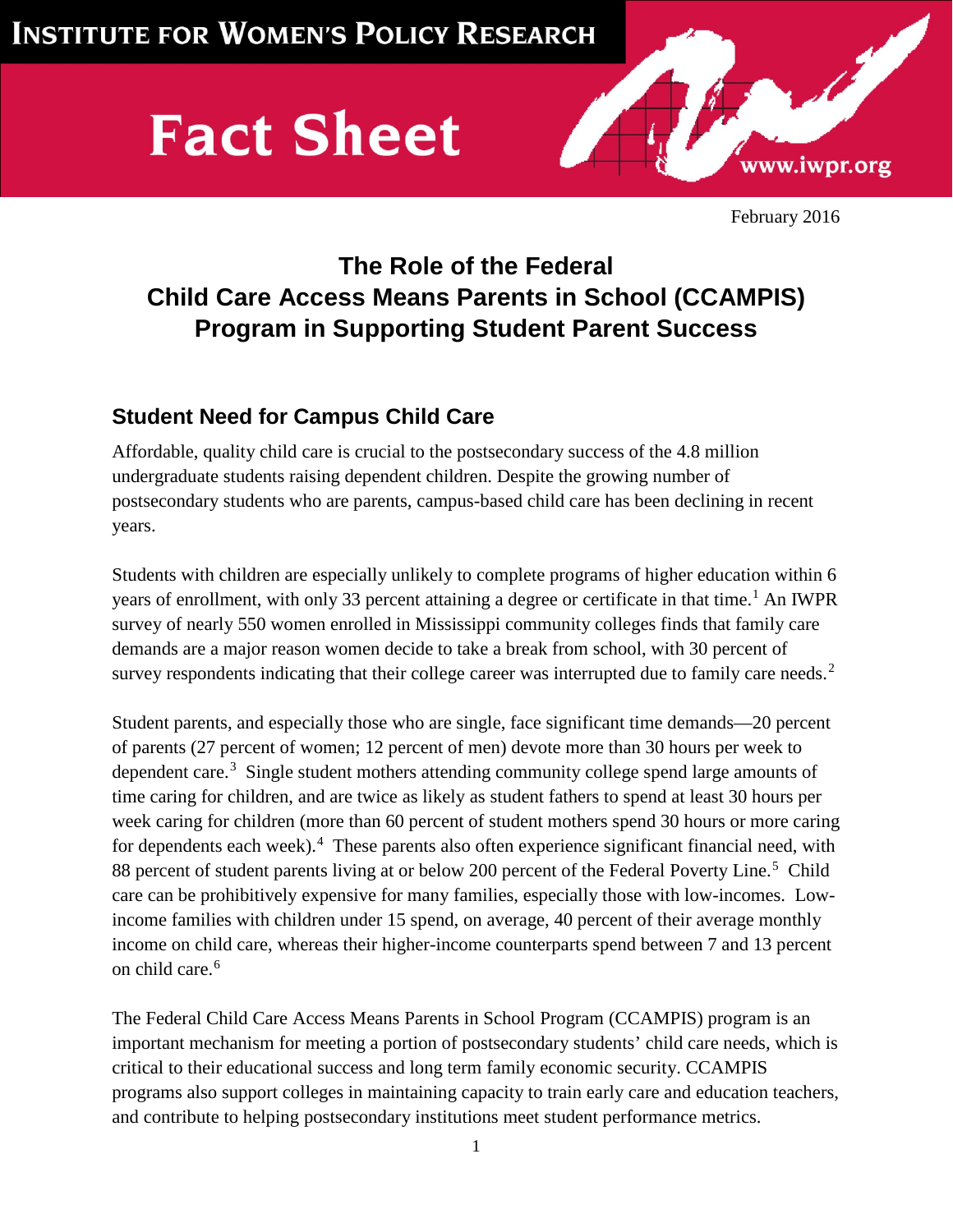#### **CCAMPIS Purpose, Funding Levels, and Allowable Uses**

CCAMPIS is a federally funded competitive grant program, administered through the U.S. Department of Education, intended to support the participation of low-income parents in postsecondary education through the provision of campus-based child care services. CCAMPIS grants, the only ongoing source of federal funding geared directly toward expanding college student access to child care, are awarded directly to higher education institutions.<sup>[7](#page-4-0)</sup> Institutions are eligible to apply for up to one percent of their prior year Pell Grant utilization, and competitions for new grants occur every four years. In 2014, \$15,134,000 in CCAMPIS funding was awarded to [8](#page-4-1)6 colleges and universities, with awards averaging \$175,977.<sup>8</sup>

CCAMPIS grant funds can be used to establish or expand campus-based child care programs, help provide before- and after-school services for older children, and subsidize the costs of child care services for low-income students. CCAMPIS has helped fund a range of other services consistent with the program's goals, including parent support activities, early education teacher professional development, and curriculum development. It has also helped provide supplies and equipment for child care centers.<sup>[9](#page-4-2)</sup>

#### **Examples of Child Care Programs that Benefit from CCAMPIS Funding**

A number of colleges and universities around the country have used CCAMPIS funding to support and improve student parent success. Data tracking and information from CCAMPIS grantees suggests that program participants have higher retention and completion rates that students on average, as well as excellent academic performance.

**The University of Wisconsin-Madison** has received CCAMPIS funding since 1999, and uses it to subsidize child care costs for student parents. UW-Madison requires all CCAMPIS recipients to be enrolled as full-time students, and provides full-time, full-year care to nearly all of its CCAMPIS students.[10](#page-4-3) Data collected from 2005-2015 shows that among the 123 student beneficiaries of CCAMPIS funding, 90 percent have either graduated or are currently making satisfactory progress toward their postsecondary degrees. In addition, 70 percent of CCAMPIS students at UW-Madison maintained a GPA over 3.0 over this time<sup>11</sup>.

The Child Development Center at **Pikes Peak Community College** (PPCC) in Colorado Springs, CO is a three-time CCAMPIS grant awardee. The Center uses the funding to help students develop a degree plan, provide subsidized child care to student parents, and make available an on-site case manager to provide resources to recipients of CCAMPIS-funded services. CCAMPIS funding at PPCC provides 62 percent of its recipients with full-time care, and 38 percent with part-time care. The program requires that CCAMPIS program participants attend career counseling, student orientations, technology workshops, tutoring sessions, and a conference day that provides additional resources, including workshops on financial literacy, scholarships, and networking. Parents also benefit from opportunities to attend parent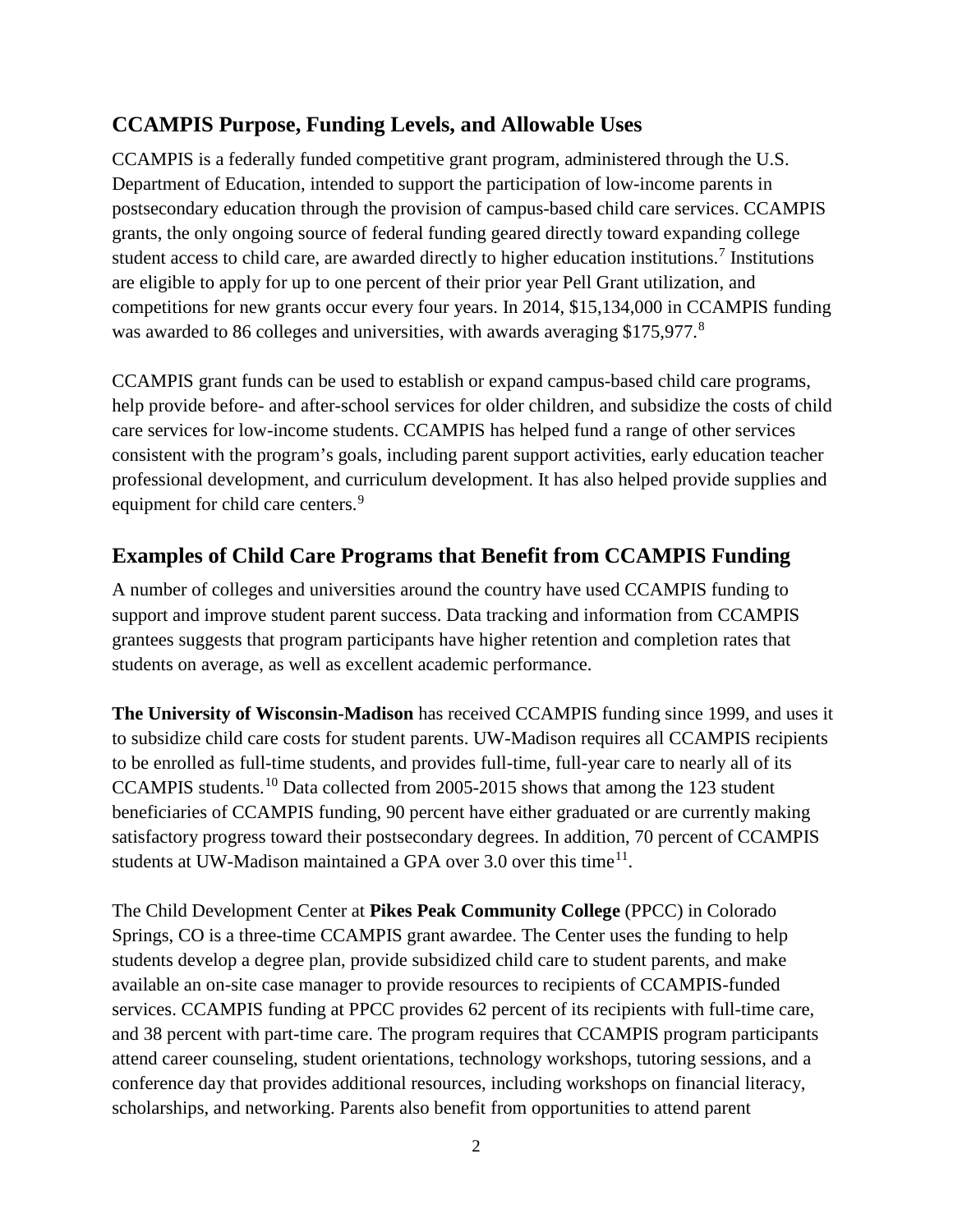engagement activities such as parent conferences, parenting workshops, and child/parent classroom and center activities.

Of the 59 individuals in the Pikes Peak CCAMPIS program in spring 2015, 26 had a declared major, 17 were in the nursing program, and the remaining 16 students were pursuing general studies. CCAMPIS funded students at Pikes Peak also tend to perform well academically, with a cumulative overall GPA for three semesters of the 2014-2015 grant of 3.14. For the current grant cycle, 94 percent of the students said their CCAMPIS grant support was extremely important in enabling them to

*"I would have had to take out another loan to cover my child care, because of use of the CCAMPIS grant I am graduating next week."* 

A.C., French, Pikes Peak Community College, CCAMPIS Recipient, graduate and transfer student to CU-Boulder, spring 2015

complete their degree or certificate, and 74 percent said they would not be able to complete their degrees otherwise.<sup>[12](#page-4-5)</sup>

**Northampton Community College (NCC)** in Bethlehem, PA, has received a CCAMPIS award since 2009 and serves 40 students per semester. The CCAMPIS grant provides student parents with quality child care, parenting classes, and leadership courses. NCC describes its grant as allowing students to attend classes, create a more flexible class schedule, free up time for studying, seek out tutoring, advising, and counseling, and attend group study sessions, and provides them with the flexibility to work part-time. CCAMPIS recipients must be Pell-eligible, maintain a 2.5 grade point average, and be enrolled in a degree or certificate program. NCC reports that nearly 100 percent of participants in the program say that it was crucial to their ability to enroll and stay in college. According to internal program data, 85 percent of NCC CCAMPIS recipients persisted to the next semester, and 54 percent graduated with a degree or certificate within three years.<sup>[13](#page-4-6)</sup>

#### **Threats to Federal Funding for Campus Child Care**

Despite increasing numbers of students with children, and national efforts to improve student success in college, federal funding for campus child care through the CCAMPIS grant program has remained essentially unchanged in recent years. CCAMPIS funding peaked in 2001 (at \$25 million) and declined significantly in 2003. Since then, annual funding for the program has remained level funded at approximately \$15-\$16 million.

In 2015, the Departments of Labor, Health and Human Services, and Education, and Related Agencies Appropriations Act 2016, H.R.3020, a bill to provide funding for discretionary programs, level-funded the CCAMPIS program, though the proposed Senate version of the bill initially eliminated funding for the program entirely.<sup>[14](#page-4-7)-[15](#page-4-8)</sup> CCAMPIS was also level-funded in the Administration's Fiscal Year 2017 Budget.<sup>[16](#page-4-9)</sup>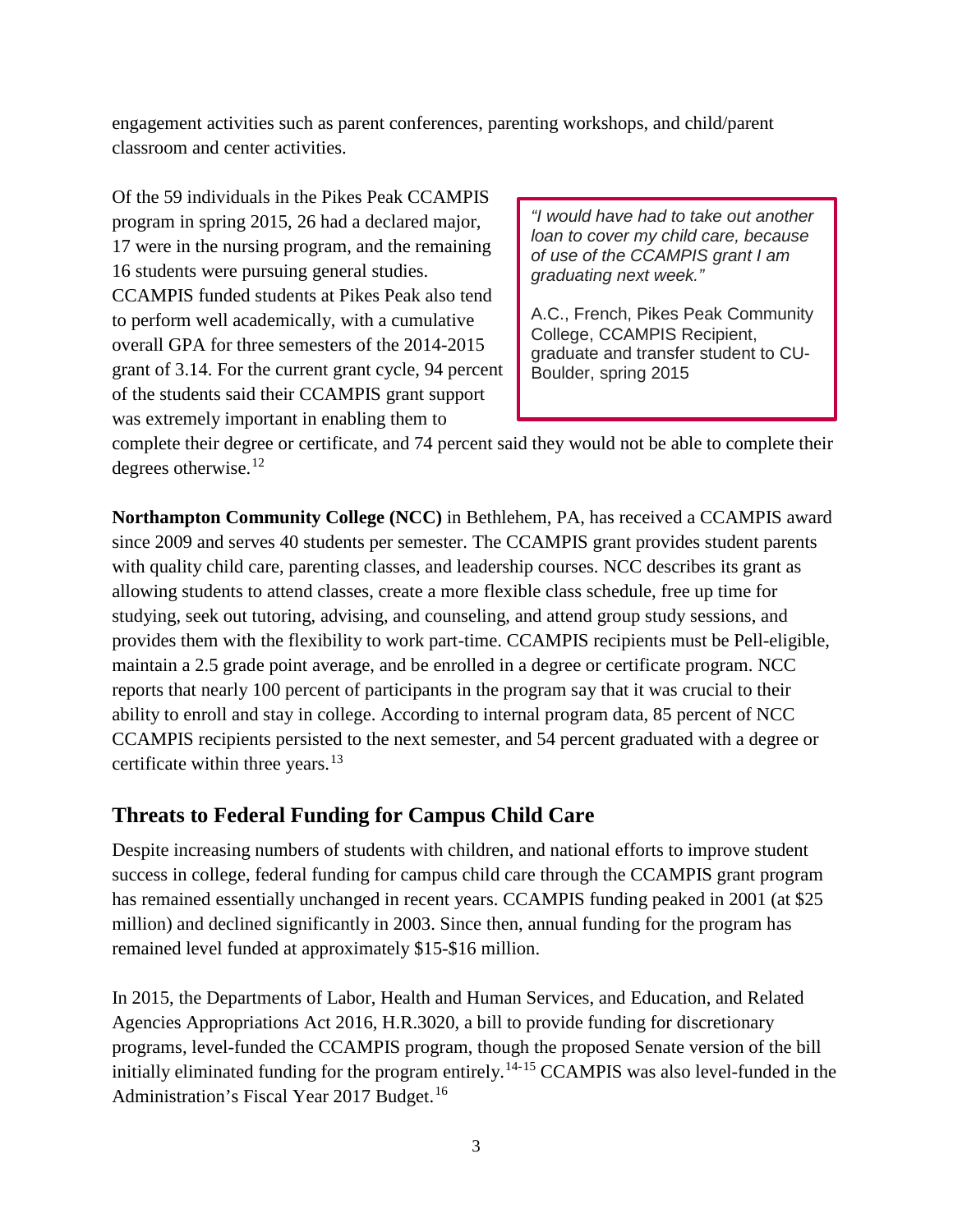Increasing CCAMPIS funding could have a major impact on student parents' postsecondary success. Young Invincibles (2015) estimated that increasing CCAMPIS funding to \$500 million would allow the program to serve the approximately 250,000 student parents living below the Federal Poverty Line. They also estimated that simply restoring CCAMPIS funding to its peak funding level of \$25 million in 2001 would allow 5,000 more student parents to receive child care assistance.<sup>[17](#page-4-10)</sup> As the House and Senate work towards the reauthorization of the Higher Education Act, it is vital that the CCAMPIS grant program be maintained for the long-term, and if possible, expanded to better meet college students' need for child care.

#### **Notes**

 $\overline{a}$ 

<http://www2.ed.gov/about/overview/budget/budget17/justifications/r-highered.pdf> (accessed February 17, 2016).

<span id="page-3-0"></span><sup>&</sup>lt;sup>1</sup> Institute for Women's Policy Research. 2014. IWPR analysis of data from the U.S. Department of Education, National Center for Education Statistics. 2003-04 Beginning Postsecondary Students Longitudinal Study, Second Follow-up (BPS:04/09).

<span id="page-3-1"></span><sup>2</sup> Cynthia Hess, Sylvia Krohn, Lindsey Reichlin, Stephanie Román, and Barbara Gault. 2014. *Securing a Better Future: A Portrait of Female Students in Mississippi's Community Colleges*. Report, IWPR #C417. Washington, DC: Institute for Women's Policy Research.

<span id="page-3-2"></span><sup>&</sup>lt;sup>3</sup> Center for Community College Student Engagement. 2015. 2015 Community College Survey of Student Engagement. The University of Texas at Austin. <http://www.ccsse.org/>.

<span id="page-3-3"></span><sup>4</sup> IWPR analysis of National Postsecondary Student Aid Study, 2008 undergraduate cohort, and IWPR calculations of the 2008 Community College Survey of Student Engagement.

<span id="page-3-4"></span><sup>5</sup> Barbara Gault, Lindsey Reichlin, and Stephanie Román. 2014. *College Affordability for Low-Income Adults: Improving Returns on Investment for Families and Society*. Report, IWPR #C412. Washington, DC: Institute for Women's Policy Research.

<span id="page-3-5"></span><sup>6</sup> Lynda Laughlin. 2013. "Table 6. Average Weekly Child Care Payments of Families with Mothers Present and Children Under 15 Years, by Selected Characteristics: 2011." *Who's Minding the Kids? Child Care Arrangements*: Spring 2011.

<sup>&</sup>lt;http://www.census.gov/content/dam/Census/library/publications/2013/demo/p70-135.pdf> (accessed December 9, 2015). Low-income families are those who earn less than \$1,500 a month; higher-income families refer to those making a monthly family income of between \$3000 and \$4,499 (who spend 13 percent, on average) and \$4,500 and over (who spend 7 percent, on average).

<sup>7</sup> Todd Boressoff. 2013. *Financing Child Care for College Student Success*. IWPR #G719. Washington, DC: Institute for Women's Policy Research.

<sup>8</sup> U.S. Department of Education. 2015. "Funding Status." <http://www2.ed.gov/programs/campisp/funding.html> (accessed December 8, 2015).

<sup>9</sup> Todd Boressoff. *Financing Child Care for College Student Success*.

<sup>&</sup>lt;sup>10</sup> Personal communication with Jen Templin. Office of Child Care and Family Resources, University of Wisconsin-Madison, February 2016.

<sup>&</sup>lt;sup>11</sup> Unpublished data provided by provided by Jen Templin. Office of Child Care and Family Resources, University of Wisconsin-Madison, September 15, 2015.

<sup>&</sup>lt;sup>12</sup> Unpublished data provided by provided by Cynthia Neale-Downing. Child Development Center, Pikes Peak Community College, January-February 2016.

<sup>&</sup>lt;sup>13</sup> Personal communication with Maryann Haytmanek, Northampton Community College, February 25, 2015.

<sup>&</sup>lt;sup>14</sup> U.S. Department of Education. 2016. "Fiscal Year 2016 Congressional Action."

<sup>&</sup>lt;http://www2.ed.gov/about/overview/budget/budget16/16action.pdf> (accessed February 4, 2016).

<sup>15</sup> Lauren Walizer. 2015. *Senate Appropriations Bill Reduces Funding for Education and Training Programs Critical for Low-Income Students*. Washington, DC: Center for Law & Social Policy.

 $\langle$ http://www.clasp.org/issues/postsecondary/in-focus/senate-appropriations-bill-reduces-funding-for-education-andtraining-programs-critical-for-low-income-students> (accessed December 9, 2015).

<sup>&</sup>lt;sup>16</sup> U.S. Department of Education. 2016. "Higher Education: Fiscal Year 2017 Budget Request."